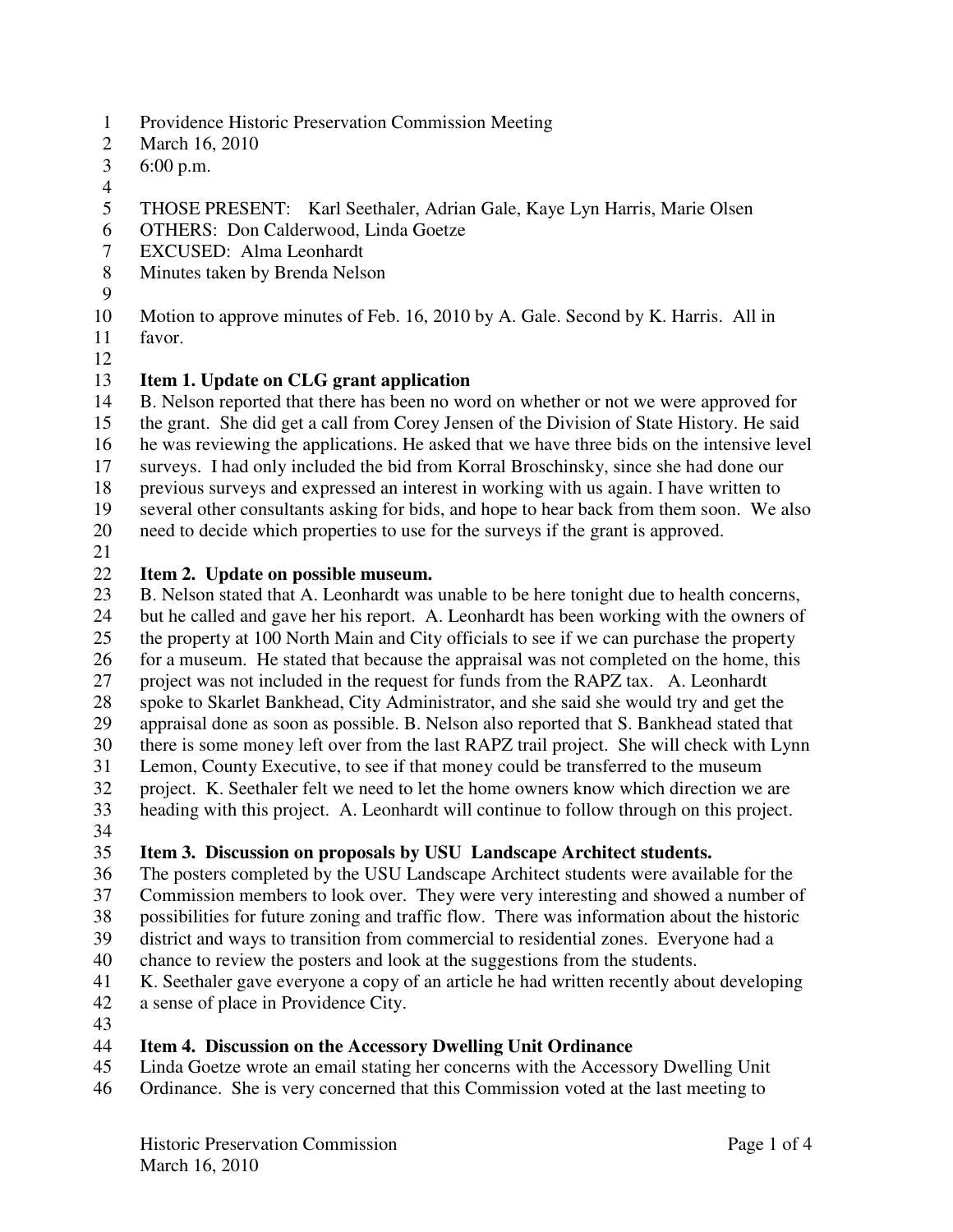1 recommend reinstating the ordinance since it has been repealed. She felt that of all 2 people in the City, this group should be against allowing apartments within the Historic 3 District. She was also very concerned that there are members on the Commission who 4 are not living in Providence, and felt that these members should not have such an impact 5 on creating ordinances for the District. 6 K. Seethaler also shared an article written about the Accessory Dwelling Unit Ordinance. 7 He felt that we had a good discussion at our last meeting. The motion that was approved 8 was to recommend reinstating the Accessory Dwelling Unit Ordinance throughout the 9 City. He felt like it was a rational decision, but it is not in harmony with other sectors of 10 City government. We need to work together to create ordinances for the Historic District. 11 K. Seethaler suggested that we form a committee to discuss possible ordinances for the 12 District. We could coordinate with the Planning Commission and present our 13 suggestions to the City Council. He asked if anyone was interested on being on such a 14 committee. 15 K. Harris noted that when we discussed the ADU ordinance there was a concern about 16 the historic district. The minutes show that she added a stipulation after the vote that this 17 ordinance would be reviewed again for the Historic District. A. Gale felt like we need to 18 have the entire commission present before creating an ordinance committee. There are 19 three missing tonight. 20 K. Seethaler explained that he had had quite a long conversation with Linda Goetze about 21 this issue. He copied her email for everyone to read. L. Goetze stated that she was 22 present when the original ordinance was passed in 1994 and spoke against the ADU 23 ordinance at that time. She commented that she had purchased a historic home and lovingly restored it. She has been upset with the apartment across the street from he lovingly restored it. She has been upset with the apartment across the street from her 25 home, and stated it has given them nothing but trouble. She felt that people who own 26 apartments do not care who they rent to and people living in apartments do not make as 27 good of neighbors. She is very interested in preserving her neighborhood and the 28 Historic District. She is concerned that Jay Hicken is the only member of the 29 Commission that lives in the Historic District. She is also concerned that the traffic from 30 the bench areas are creating highways through the Historic District. 31 B. Nelson stated that when the Commission discussed this, they were concerned with 32 people who needed a caregiver to live in their home. The members did not want to rule 33 out the possibility of allowing for caregivers. L. Goetze again stated that there should be 34 more representation on the Commission with people who live in the district. K. Harris 35 felt it was offensive of her to imply that because members do not live within the district, 36 they are not concerned with what happens in the City. L. Goetze said it is different when 37 you live here day in and day out. 38 Don Calderwood is a newly appointed member of City Council. He wanted to explain 39 why he voted on the ordinance the way he did. He stated that it was his understanding 40 that a family is defined as three unrelated individuals. Therefore, a person could have a 41 caregiver in his home, and it would be allowed under the definition of family. He also 42 understood that you could have any number of family members live with you as long as 43 you all live together as one housekeeping unit. For this reason, he did not feel we need to 44 have the ordinance allowing the ADU's. 45 K. Harris wondered what our role in this is. We are not the Planning Commission. We 46 only make recommendations. We would like to have ordinances separate for the historic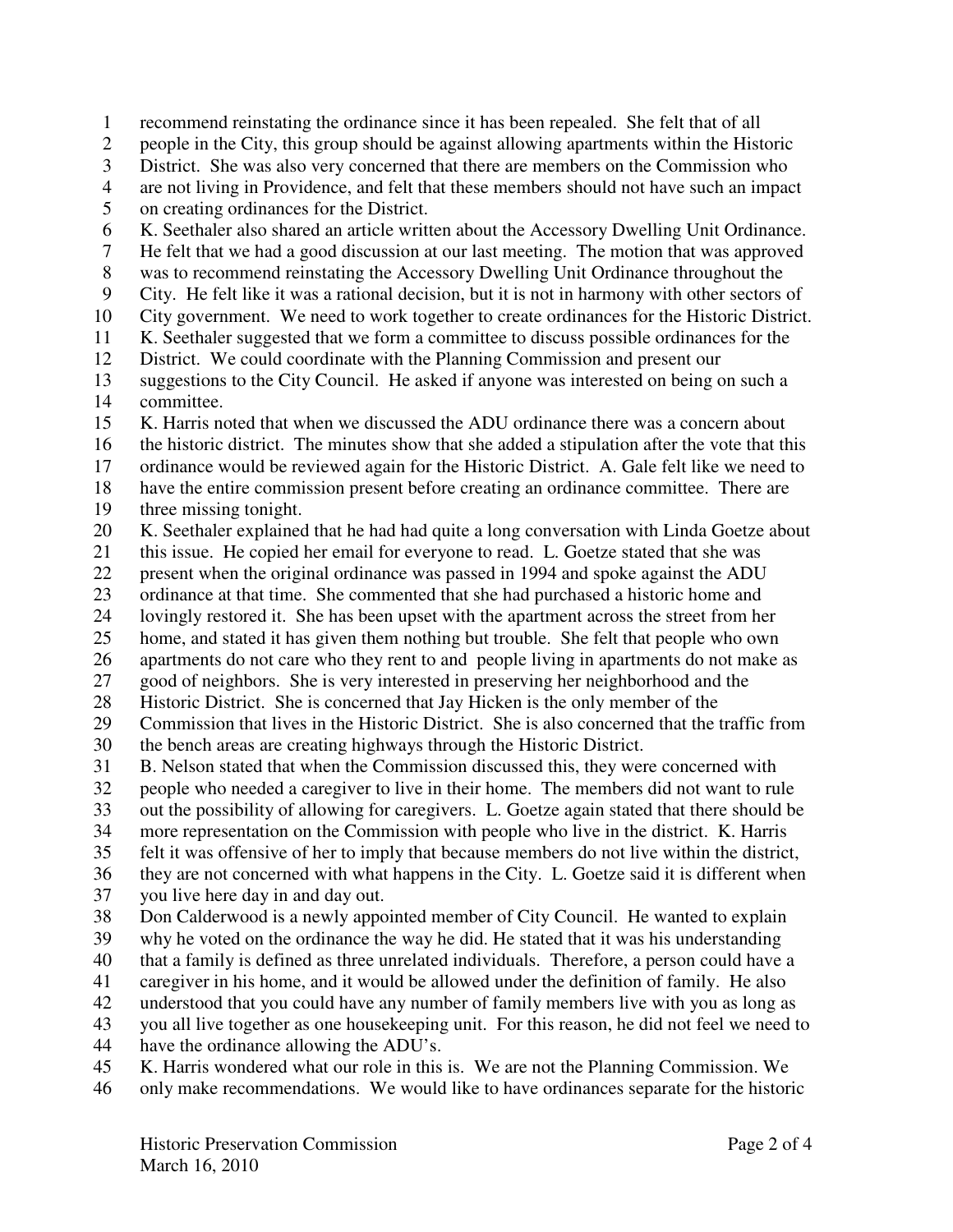1 district. D. Calderwood explained that the Planning Commission voted to recommend

- 2 against reinstating the ADU ordinance. The City Council also voted against the
- 3 ordinance 4-1. D. Calderwood said it was a very hard decision, and he has sympathy for
- 4 those wanting to rent their property. However, he felt that if he did a survey across town,
- 5 the majority would be against apartments.
- 6 K. Harris stated that her parents are getting older and own a home in the Historic District.
- 7 They may someday need a caregiver to live in and help them. There are restrictions in
- 8 place by the Building Code that require separate entrances, parking etc.
- 9 L. Goetze stated that she has a PhD in Economics and she knows that your home is your
- 10 greatest investment. They have added a lot of extras in restoring their home and do not
- 11 want to move. D. Calderwood said he is all for historic preservation and will do all he can
- 12 to help us. He even has an antique piece of furniture that he will donate to the museum
- 13 when we get it up and running. A. Gale felt like all present were on the same page with
- 14 their feelings. Everyone on the Commission wants to preserve the Historic District.
- 15

# 16 **Item 5. Review of the Historic Preservation Commission Ordinance**

17 K. Seethaler stated that Dale Astle gave him a copy of the ordinance to look over to make 18 sure we are in compliance with the Code. Section 2-3-2 states that there should be 5

- 19 members on the Commission with competence in areas such as history, archeology,
- 20 planning etc. as much as is available within the city. It also states that each member
- 21 should serve not less than 2 years. D. Astle told him that he would like to see members
- 22 serving on staggered terms so every one isn't replaced at once. That would add
- 23 continuity to the Commission. K. Seethaler said he didn't want to do anything about this<br>24 tonight but wanted members to be thinking about it. Most of the members have been in
- tonight but wanted members to be thinking about it. Most of the members have been in
- 25 since the creation of this Commission in 2003. He feels that if it isn't broken, don't fix it. 26 He has been Chairman and would relinquish this position to anyone else who would be
- 27 interested. He is happy to continue doing this if everyone wants him to. A. Gale
- 28 explained that he has been thinking for a while now about resigning from the
- 29 Commission. He is confident that there are other people who would do a good job and
- 30 have new ideas. He added that 7 years is a good long run, and he felt that we had
- 31 accomplished a lot in that time. M. Olsen added that she, too, has been thinking about
- 32 leaving the Commission. Maybe this is a good time to make some changes.
- 33 K. Seethaler said he didn't think a single member should be changed. K. Harris noted that
- 34 we do not have all the disciplines mentioned in the ordinances, but we do have some
- 35 expertise. She felt Dale should come and explain his perspective. K. Seethaler said he
- 36 would brief Jay Hicken, Alma Leonhardt and Hoyt Kelley who are missing tonight.
- 37 D. Calderwood said he supports the Commission 100 percent. He would like to come
- 38 back another time and hear more about our current projects.
- 39 B. Nelson added that this group has not been involved in making ordinances. This is the 40 first time we have been consulted about an ordinance. L. Goetze reiterated the fact that 41 voting citizens should be on this committee. She offered a list of people who would be
- 42 happy to be involved. She felt that other ordinances should be considered for the district
- 43 such as animal rights, collector streets, curb and gutter, etc. K. Seethaler stated that we
- 44 will look at this again at the next meeting when everyone is present.
- 45
- 46